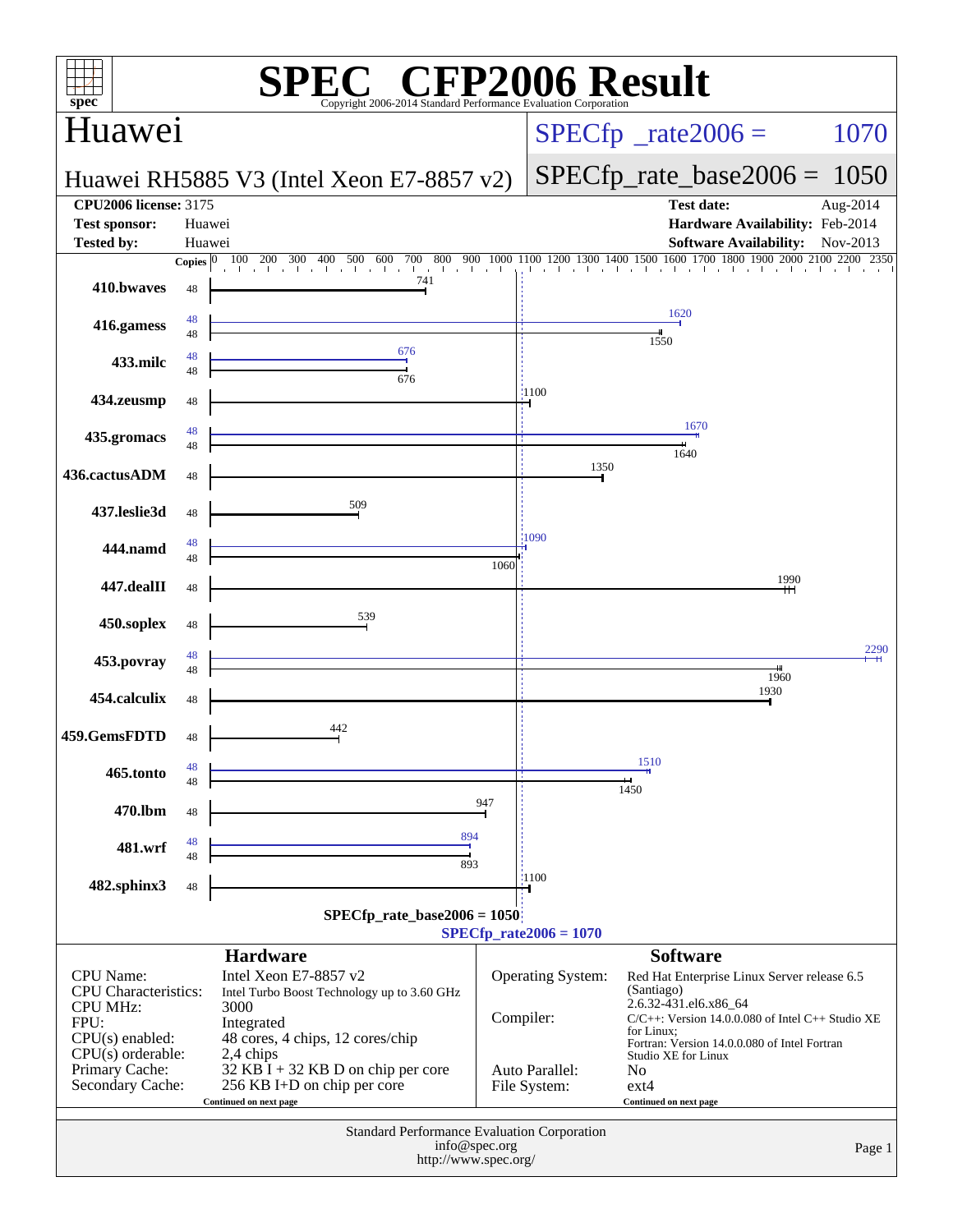

#### Huawei

[Other Cache:](http://www.spec.org/auto/cpu2006/Docs/result-fields.html#OtherCache)

[Other Hardware:](http://www.spec.org/auto/cpu2006/Docs/result-fields.html#OtherHardware)

#### $SPECTp\_rate2006 = 1070$

[System State:](http://www.spec.org/auto/cpu2006/Docs/result-fields.html#SystemState) Run level 3 (multi-user)<br>Base Pointers: 32/64-bit

[Base Pointers:](http://www.spec.org/auto/cpu2006/Docs/result-fields.html#BasePointers) 32/64-bit<br>Peak Pointers: 32/64-bit

[Other Software:](http://www.spec.org/auto/cpu2006/Docs/result-fields.html#OtherSoftware) None

[Peak Pointers:](http://www.spec.org/auto/cpu2006/Docs/result-fields.html#PeakPointers)

Huawei RH5885 V3 (Intel Xeon E7-8857 v2)

[L3 Cache:](http://www.spec.org/auto/cpu2006/Docs/result-fields.html#L3Cache) 30 MB I+D on chip per chip<br>Other Cache: None

[Disk Subsystem:](http://www.spec.org/auto/cpu2006/Docs/result-fields.html#DiskSubsystem) 2 x 300 GB SAS, 10K RPM<br>Other Hardware: None

[Memory:](http://www.spec.org/auto/cpu2006/Docs/result-fields.html#Memory) 256 GB (16 x 16 GB 2Rx4 PC3-12800R-11, ECC, running at 1333 MHz)

#### [SPECfp\\_rate\\_base2006 =](http://www.spec.org/auto/cpu2006/Docs/result-fields.html#SPECfpratebase2006) 1050

**[CPU2006 license:](http://www.spec.org/auto/cpu2006/Docs/result-fields.html#CPU2006license)** 3175 **[Test date:](http://www.spec.org/auto/cpu2006/Docs/result-fields.html#Testdate)** Aug-2014 **[Test sponsor:](http://www.spec.org/auto/cpu2006/Docs/result-fields.html#Testsponsor)** Huawei **[Hardware Availability:](http://www.spec.org/auto/cpu2006/Docs/result-fields.html#HardwareAvailability)** Feb-2014 **[Tested by:](http://www.spec.org/auto/cpu2006/Docs/result-fields.html#Testedby)** Huawei **[Software Availability:](http://www.spec.org/auto/cpu2006/Docs/result-fields.html#SoftwareAvailability)** Nov-2013

### **[Results Table](http://www.spec.org/auto/cpu2006/Docs/result-fields.html#ResultsTable)**

|                  | <b>Base</b>   |                |       |                |             |                |              |               | <b>Peak</b>    |              |                |              |                |              |  |
|------------------|---------------|----------------|-------|----------------|-------------|----------------|--------------|---------------|----------------|--------------|----------------|--------------|----------------|--------------|--|
| <b>Benchmark</b> | <b>Copies</b> | <b>Seconds</b> | Ratio | <b>Seconds</b> | Ratio       | <b>Seconds</b> | <b>Ratio</b> | <b>Copies</b> | <b>Seconds</b> | <b>Ratio</b> | <b>Seconds</b> | <b>Ratio</b> | <b>Seconds</b> | <b>Ratio</b> |  |
| 410.bwayes       | 48            | 881            | 740   | 881            | 741         | 880            | 741          | 48            | 881            | 740          | 881            | 741          | 880            | 741          |  |
| 416.gamess       | 48            | 608            | 1550  | 606            | 1550        | 605            | 1550         | 48            | 580            | 1620         | 581            | 1620         | 581            | <u>1620</u>  |  |
| $433$ .milc      | 48            | 652            | 676   | 652            | 676         | 653            | 675          | 48            | 651            | 677          | 652            | 675          | 652            | 676          |  |
| $434$ . zeusmp   | 48            | 397            | 1100  | 397            | 1100        | 397            | 1100         | 48            | 397            | 1100         | 397            | 1100         | 397            | 1100         |  |
| 435.gromacs      | 48            | 210            | 1640  | 211            | 1630        | 209            | 1640         | 48            | 204            | 1680         | 205            | 1670         | 205            | 1670         |  |
| 436.cactusADM    | 48            | 424            | 1350  | 426            | 1350        | 425            | 1350         | 48            | 424            | 1350         | 426            | 1350         | 425            | 1350         |  |
| 437.leslie3d     | 48            | 887            | 509   | 887            | <b>509</b>  | 886            | 509          | 48            | 887            | 509          | 887            | <u>509</u>   | 886            | 509          |  |
| 444.namd         | 48            | 362            | 1060  | 362            | 1060        | 362            | 1060         | 48            | 354            | 1090         | 355            | 1080         | 354            | 1090         |  |
| 447.dealII       | 48            | 278            | 1980  | 276            | 1990        | 273            | 2010         | 48            | 278            | 1980         | 276            | 1990         | 273            | 2010         |  |
| 450.soplex       | 48            | 743            | 539   | 743            | 539         | 745            | 537          | 48            | 743            | 539          | 743            | 539          | 745            | 537          |  |
| 453.povray       | 48            | 131            | 1950  | 130            | 1970        | 130            | 1960         | 48            | 111            | 2310         | 111            | 2290         | 113            | 2260         |  |
| 454.calculix     | 48            | 205            | 1930  | 206            | 1920        | 205            | 1930         | 48            | 205            | 1930         | 206            | 1920         | 205            | 1930         |  |
| 459.GemsFDTD     | 48            | 1151           | 442   | 1152           | 442         | 1152           | 442          | 48            | 1151           | 442          | 1152           | 442          | 1152           | 442          |  |
| 465.tonto        | 48            | 326            | 1450  | 327            | 1450        | 331            | 1430         | 48            | 312            | 1510         | 312            | 1510         | 314            | 1500         |  |
| 470.1bm          | 48            | 697            | 947   | 696            | 947         | 698            | 945          | 48            | 697            | 947          | 696            | 947          | 698            | 945          |  |
| 481.wrf          | 48            | 599            | 894   | 602            | 891         | 600            | 893          | 48            | 601            | 892          | 600            | 894          | 600            | 894          |  |
| 482.sphinx3      | 48            | 854            | 1100  | 852            | <b>1100</b> | 850            | 1100         | 48            | 854            | 1100         | 852            | <b>1100</b>  | 850            | 1100         |  |

Results appear in the [order in which they were run.](http://www.spec.org/auto/cpu2006/Docs/result-fields.html#RunOrder) Bold underlined text [indicates a median measurement.](http://www.spec.org/auto/cpu2006/Docs/result-fields.html#Median)

#### **[Submit Notes](http://www.spec.org/auto/cpu2006/Docs/result-fields.html#SubmitNotes)**

 The numactl mechanism was used to bind copies to processors. The config file option 'submit' was used to generate numactl commands to bind each copy to a specific processor. For details, please see the config file.

#### **[Operating System Notes](http://www.spec.org/auto/cpu2006/Docs/result-fields.html#OperatingSystemNotes)**

Stack size set to unlimited using "ulimit -s unlimited"

Standard Performance Evaluation Corporation [info@spec.org](mailto:info@spec.org) <http://www.spec.org/>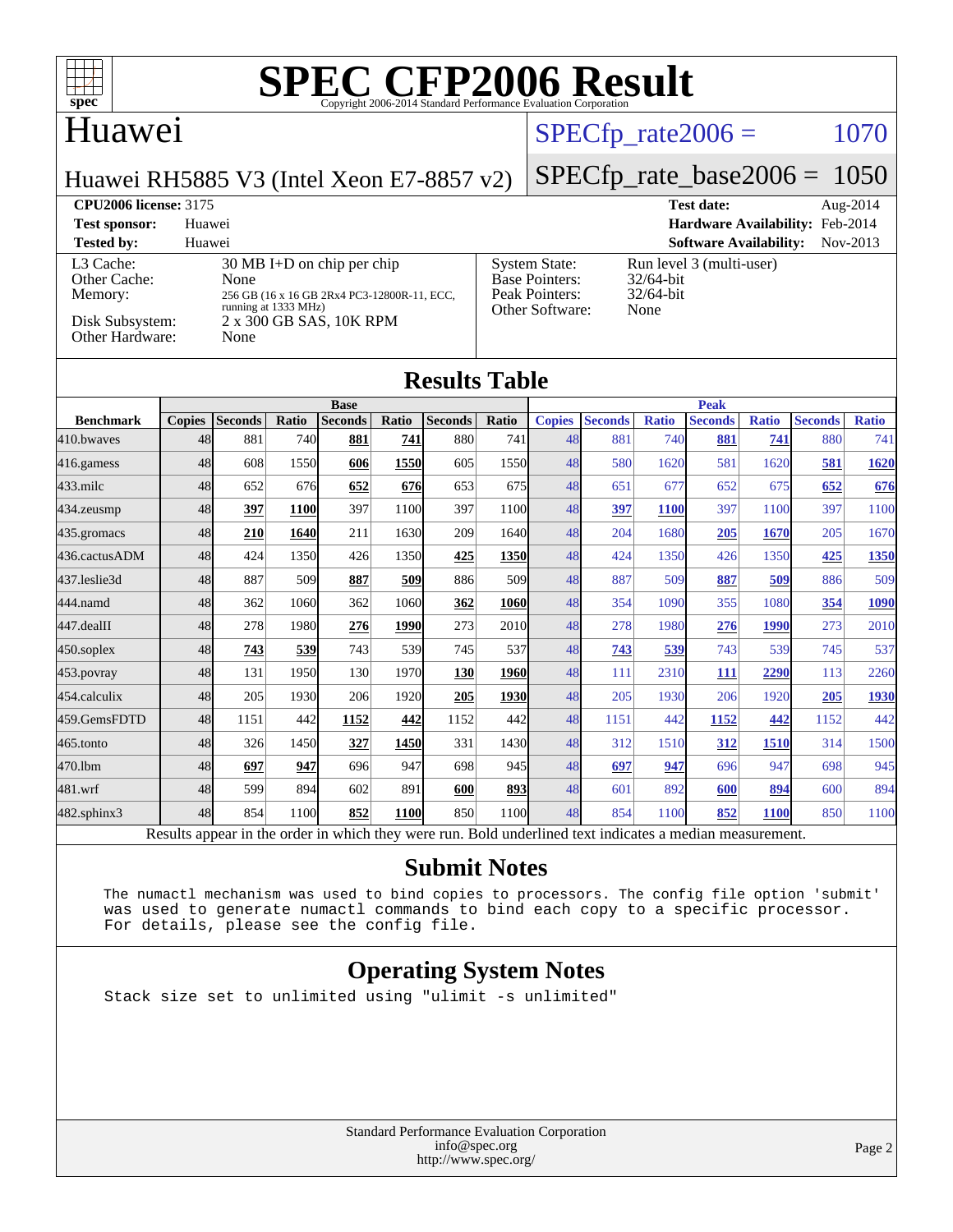

#### Huawei

 $SPECTp\_rate2006 = 1070$ 

[SPECfp\\_rate\\_base2006 =](http://www.spec.org/auto/cpu2006/Docs/result-fields.html#SPECfpratebase2006) 1050

Huawei RH5885 V3 (Intel Xeon E7-8857 v2)

**[Tested by:](http://www.spec.org/auto/cpu2006/Docs/result-fields.html#Testedby)** Huawei **[Software Availability:](http://www.spec.org/auto/cpu2006/Docs/result-fields.html#SoftwareAvailability)** Nov-2013

**[CPU2006 license:](http://www.spec.org/auto/cpu2006/Docs/result-fields.html#CPU2006license)** 3175 **[Test date:](http://www.spec.org/auto/cpu2006/Docs/result-fields.html#Testdate)** Aug-2014 **[Test sponsor:](http://www.spec.org/auto/cpu2006/Docs/result-fields.html#Testsponsor)** Huawei **[Hardware Availability:](http://www.spec.org/auto/cpu2006/Docs/result-fields.html#HardwareAvailability)** Feb-2014

#### **[Platform Notes](http://www.spec.org/auto/cpu2006/Docs/result-fields.html#PlatformNotes)**

Standard Performance Evaluation Corporation BIOS configuration: Set Power Efficiency Mode to Performance Set Lock\_step to disabled Set Intel Hyper Threading to disabled Sysinfo program /spec/config/sysinfo.rev6818 \$Rev: 6818 \$ \$Date:: 2012-07-17 #\$ e86d102572650a6e4d596a3cee98f191 running on RH5885V3 Tue Aug 5 00:41:57 2014 This section contains SUT (System Under Test) info as seen by some common utilities. To remove or add to this section, see: <http://www.spec.org/cpu2006/Docs/config.html#sysinfo> From /proc/cpuinfo model name : Intel(R) Xeon(R) CPU E7-8857 v2 @ 3.00GHz 4 "physical id"s (chips) 48 "processors" cores, siblings (Caution: counting these is hw and system dependent. The following excerpts from /proc/cpuinfo might not be reliable. Use with caution.) cpu cores : 12 siblings : 12 physical 0: cores 0 1 2 3 4 5 8 9 10 11 12 13 physical 1: cores 0 1 2 3 4 5 8 9 10 11 12 13 physical 2: cores 0 1 2 3 4 5 8 9 10 11 12 13 physical 3: cores 0 1 2 3 4 5 8 9 10 11 12 13 cache size : 30720 KB From /proc/meminfo<br>MemTotal: 264357896 kB HugePages\_Total: 0 Hugepagesize: 2048 kB /usr/bin/lsb\_release -d Red Hat Enterprise Linux Server release 6.5 (Santiago) From /etc/\*release\* /etc/\*version\* redhat-release: Red Hat Enterprise Linux Server release 6.5 (Santiago) system-release: Red Hat Enterprise Linux Server release 6.5 (Santiago) system-release-cpe: cpe:/o:redhat:enterprise\_linux:6server:ga:server uname -a: Linux RH5885V3 2.6.32-431.el6.x86\_64 #1 SMP Sun Nov 10 22:19:54 EST 2013 x86\_64 x86\_64 x86\_64 GNU/Linux run-level 3 Aug 4 11:34 SPEC is set to: /spec<br>Filesystem Type Type Size Used Avail Use% Mounted on<br>ext4 385G 54G 312G 15% /spec /dev/sda2 ext4 385G 54G 312G 15% /spec Additional information from dmidecode: BIOS American Megatrends Inc. BLISV050 06/07/2014 Continued on next page

[info@spec.org](mailto:info@spec.org) <http://www.spec.org/>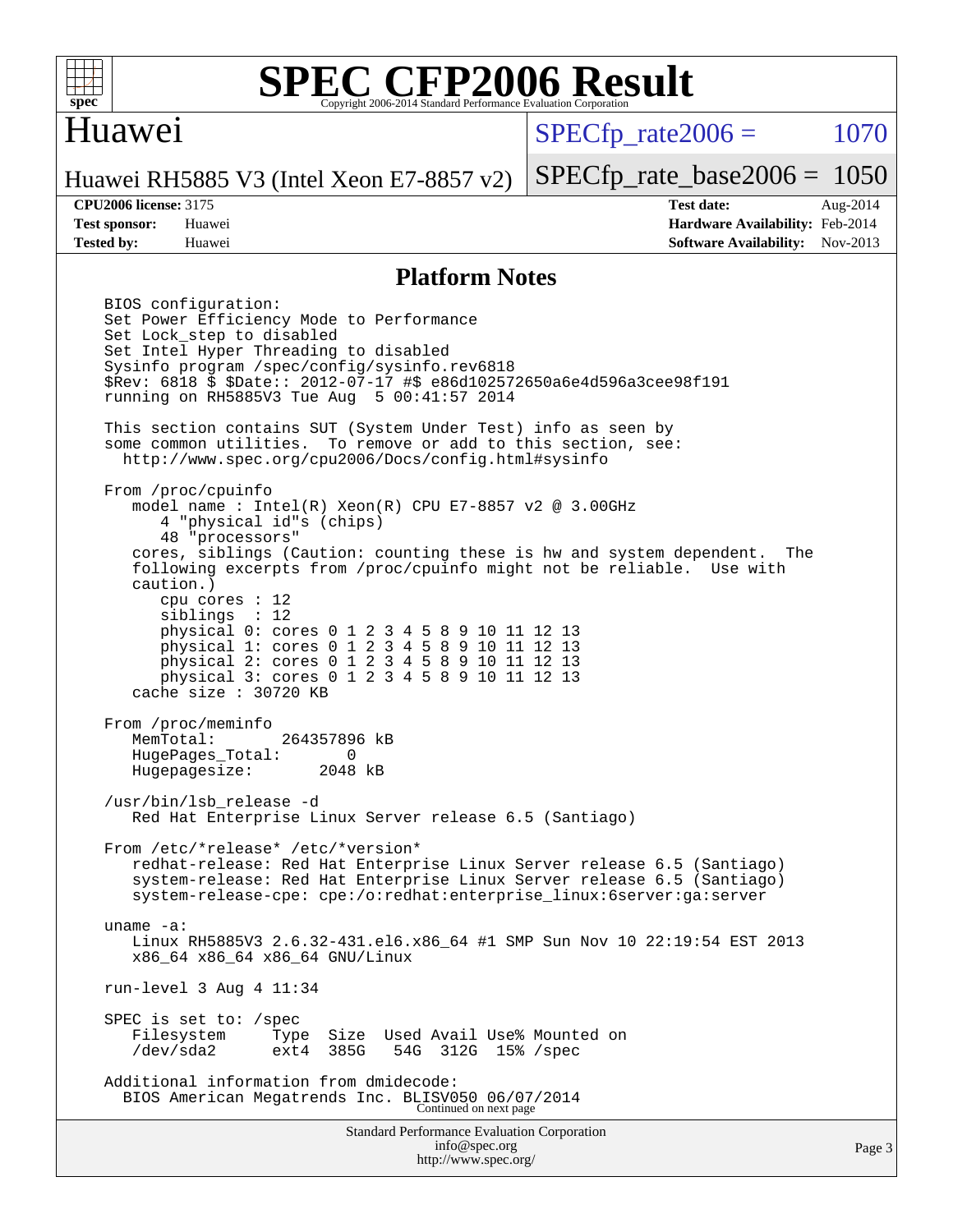

#### Huawei

 $SPECTp\_rate2006 = 1070$ 

Huawei RH5885 V3 (Intel Xeon E7-8857 v2)

**[Tested by:](http://www.spec.org/auto/cpu2006/Docs/result-fields.html#Testedby)** Huawei **[Software Availability:](http://www.spec.org/auto/cpu2006/Docs/result-fields.html#SoftwareAvailability)** Nov-2013

**[CPU2006 license:](http://www.spec.org/auto/cpu2006/Docs/result-fields.html#CPU2006license)** 3175 **[Test date:](http://www.spec.org/auto/cpu2006/Docs/result-fields.html#Testdate)** Aug-2014 **[Test sponsor:](http://www.spec.org/auto/cpu2006/Docs/result-fields.html#Testsponsor)** Huawei **[Hardware Availability:](http://www.spec.org/auto/cpu2006/Docs/result-fields.html#HardwareAvailability)** Feb-2014

[SPECfp\\_rate\\_base2006 =](http://www.spec.org/auto/cpu2006/Docs/result-fields.html#SPECfpratebase2006) 1050

#### **[Platform Notes \(Continued\)](http://www.spec.org/auto/cpu2006/Docs/result-fields.html#PlatformNotes)**

Memory:<br>16x 16 GB 14x Hynix HMT42GR7AFR4C-PB 16 GB 1333 MHz 2 rank 2x Hynix HMT42GR7MFR4C-PB 16 GB 1333 MHz 2 rank 32x NO DIMM NO DIMM

 (End of data from sysinfo program) Regarding the sysinfo display about the memory installed, the correct amount of memory is 256 GB and the dmidecode description should have two lines reading as: 14x Hynix HMT42GR7AFR4C-PB 16 GB 1333 MHz 2 rank 2x Hynix HMT42GR7MFR4C-PB 16 GB 1333 MHz 2 rank

#### **[General Notes](http://www.spec.org/auto/cpu2006/Docs/result-fields.html#GeneralNotes)**

Environment variables set by runspec before the start of the run: LD\_LIBRARY\_PATH = "/spec/libs/32:/spec/libs/64:/spec/sh"

 Binaries compiled on a system with 1x Core i7-860 CPU + 8GB memory using RedHat EL 6.4 Transparent Huge Pages enabled with: echo always > /sys/kernel/mm/redhat\_transparent\_hugepage/enabled Filesystem page cache cleared with: echo 1> /proc/sys/vm/drop\_caches runspec command invoked through numactl i.e.: numactl --interleave=all runspec <etc>

#### **[Base Compiler Invocation](http://www.spec.org/auto/cpu2006/Docs/result-fields.html#BaseCompilerInvocation)**

[C benchmarks](http://www.spec.org/auto/cpu2006/Docs/result-fields.html#Cbenchmarks):

 $\text{icc}$   $-\text{m64}$ 

[C++ benchmarks:](http://www.spec.org/auto/cpu2006/Docs/result-fields.html#CXXbenchmarks) [icpc -m64](http://www.spec.org/cpu2006/results/res2014q3/cpu2006-20140815-30935.flags.html#user_CXXbase_intel_icpc_64bit_bedb90c1146cab66620883ef4f41a67e)

[Fortran benchmarks](http://www.spec.org/auto/cpu2006/Docs/result-fields.html#Fortranbenchmarks): [ifort -m64](http://www.spec.org/cpu2006/results/res2014q3/cpu2006-20140815-30935.flags.html#user_FCbase_intel_ifort_64bit_ee9d0fb25645d0210d97eb0527dcc06e)

[Benchmarks using both Fortran and C](http://www.spec.org/auto/cpu2006/Docs/result-fields.html#BenchmarksusingbothFortranandC): [icc -m64](http://www.spec.org/cpu2006/results/res2014q3/cpu2006-20140815-30935.flags.html#user_CC_FCbase_intel_icc_64bit_0b7121f5ab7cfabee23d88897260401c) [ifort -m64](http://www.spec.org/cpu2006/results/res2014q3/cpu2006-20140815-30935.flags.html#user_CC_FCbase_intel_ifort_64bit_ee9d0fb25645d0210d97eb0527dcc06e)

#### **[Base Portability Flags](http://www.spec.org/auto/cpu2006/Docs/result-fields.html#BasePortabilityFlags)**

 410.bwaves: [-DSPEC\\_CPU\\_LP64](http://www.spec.org/cpu2006/results/res2014q3/cpu2006-20140815-30935.flags.html#suite_basePORTABILITY410_bwaves_DSPEC_CPU_LP64) 416.gamess: [-DSPEC\\_CPU\\_LP64](http://www.spec.org/cpu2006/results/res2014q3/cpu2006-20140815-30935.flags.html#suite_basePORTABILITY416_gamess_DSPEC_CPU_LP64) 433.milc: [-DSPEC\\_CPU\\_LP64](http://www.spec.org/cpu2006/results/res2014q3/cpu2006-20140815-30935.flags.html#suite_basePORTABILITY433_milc_DSPEC_CPU_LP64) 434.zeusmp: [-DSPEC\\_CPU\\_LP64](http://www.spec.org/cpu2006/results/res2014q3/cpu2006-20140815-30935.flags.html#suite_basePORTABILITY434_zeusmp_DSPEC_CPU_LP64)

Continued on next page

Standard Performance Evaluation Corporation [info@spec.org](mailto:info@spec.org) <http://www.spec.org/>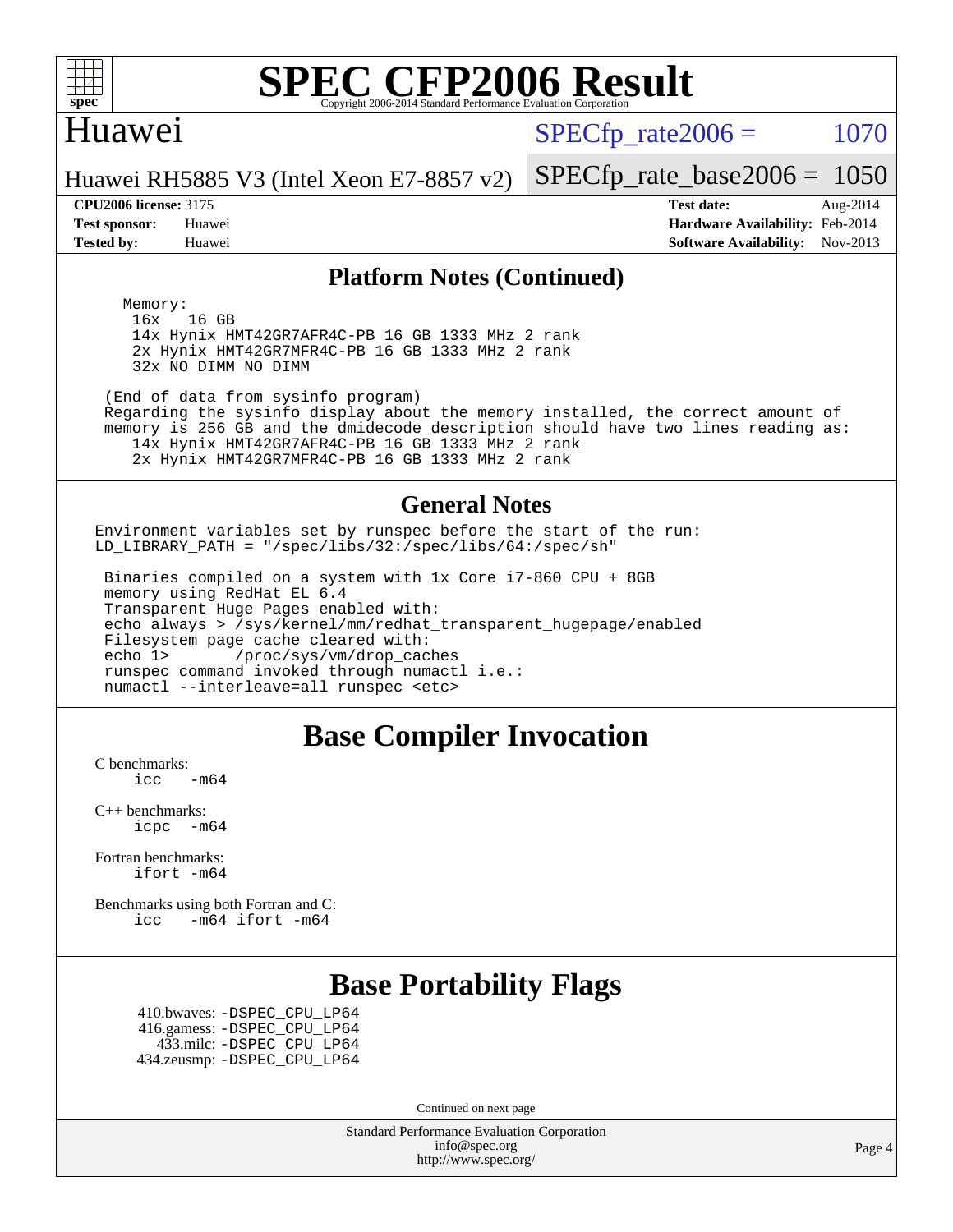

#### Huawei

 $SPECTp\_rate2006 = 1070$ 

Huawei RH5885 V3 (Intel Xeon E7-8857 v2)

[SPECfp\\_rate\\_base2006 =](http://www.spec.org/auto/cpu2006/Docs/result-fields.html#SPECfpratebase2006) 1050

**[CPU2006 license:](http://www.spec.org/auto/cpu2006/Docs/result-fields.html#CPU2006license)** 3175 **[Test date:](http://www.spec.org/auto/cpu2006/Docs/result-fields.html#Testdate)** Aug-2014 **[Test sponsor:](http://www.spec.org/auto/cpu2006/Docs/result-fields.html#Testsponsor)** Huawei **[Hardware Availability:](http://www.spec.org/auto/cpu2006/Docs/result-fields.html#HardwareAvailability)** Feb-2014 **[Tested by:](http://www.spec.org/auto/cpu2006/Docs/result-fields.html#Testedby)** Huawei **[Software Availability:](http://www.spec.org/auto/cpu2006/Docs/result-fields.html#SoftwareAvailability)** Nov-2013

### **[Base Portability Flags \(Continued\)](http://www.spec.org/auto/cpu2006/Docs/result-fields.html#BasePortabilityFlags)**

 435.gromacs: [-DSPEC\\_CPU\\_LP64](http://www.spec.org/cpu2006/results/res2014q3/cpu2006-20140815-30935.flags.html#suite_basePORTABILITY435_gromacs_DSPEC_CPU_LP64) [-nofor\\_main](http://www.spec.org/cpu2006/results/res2014q3/cpu2006-20140815-30935.flags.html#user_baseLDPORTABILITY435_gromacs_f-nofor_main) 436.cactusADM: [-DSPEC\\_CPU\\_LP64](http://www.spec.org/cpu2006/results/res2014q3/cpu2006-20140815-30935.flags.html#suite_basePORTABILITY436_cactusADM_DSPEC_CPU_LP64) [-nofor\\_main](http://www.spec.org/cpu2006/results/res2014q3/cpu2006-20140815-30935.flags.html#user_baseLDPORTABILITY436_cactusADM_f-nofor_main) 437.leslie3d: [-DSPEC\\_CPU\\_LP64](http://www.spec.org/cpu2006/results/res2014q3/cpu2006-20140815-30935.flags.html#suite_basePORTABILITY437_leslie3d_DSPEC_CPU_LP64) 444.namd: [-DSPEC\\_CPU\\_LP64](http://www.spec.org/cpu2006/results/res2014q3/cpu2006-20140815-30935.flags.html#suite_basePORTABILITY444_namd_DSPEC_CPU_LP64) 447.dealII: [-DSPEC\\_CPU\\_LP64](http://www.spec.org/cpu2006/results/res2014q3/cpu2006-20140815-30935.flags.html#suite_basePORTABILITY447_dealII_DSPEC_CPU_LP64) 450.soplex: [-DSPEC\\_CPU\\_LP64](http://www.spec.org/cpu2006/results/res2014q3/cpu2006-20140815-30935.flags.html#suite_basePORTABILITY450_soplex_DSPEC_CPU_LP64) 453.povray: [-DSPEC\\_CPU\\_LP64](http://www.spec.org/cpu2006/results/res2014q3/cpu2006-20140815-30935.flags.html#suite_basePORTABILITY453_povray_DSPEC_CPU_LP64) 454.calculix: [-DSPEC\\_CPU\\_LP64](http://www.spec.org/cpu2006/results/res2014q3/cpu2006-20140815-30935.flags.html#suite_basePORTABILITY454_calculix_DSPEC_CPU_LP64) [-nofor\\_main](http://www.spec.org/cpu2006/results/res2014q3/cpu2006-20140815-30935.flags.html#user_baseLDPORTABILITY454_calculix_f-nofor_main) 459.GemsFDTD: [-DSPEC\\_CPU\\_LP64](http://www.spec.org/cpu2006/results/res2014q3/cpu2006-20140815-30935.flags.html#suite_basePORTABILITY459_GemsFDTD_DSPEC_CPU_LP64) 465.tonto: [-DSPEC\\_CPU\\_LP64](http://www.spec.org/cpu2006/results/res2014q3/cpu2006-20140815-30935.flags.html#suite_basePORTABILITY465_tonto_DSPEC_CPU_LP64) 470.lbm: [-DSPEC\\_CPU\\_LP64](http://www.spec.org/cpu2006/results/res2014q3/cpu2006-20140815-30935.flags.html#suite_basePORTABILITY470_lbm_DSPEC_CPU_LP64) 481.wrf: [-DSPEC\\_CPU\\_LP64](http://www.spec.org/cpu2006/results/res2014q3/cpu2006-20140815-30935.flags.html#suite_basePORTABILITY481_wrf_DSPEC_CPU_LP64) [-DSPEC\\_CPU\\_CASE\\_FLAG](http://www.spec.org/cpu2006/results/res2014q3/cpu2006-20140815-30935.flags.html#b481.wrf_baseCPORTABILITY_DSPEC_CPU_CASE_FLAG) [-DSPEC\\_CPU\\_LINUX](http://www.spec.org/cpu2006/results/res2014q3/cpu2006-20140815-30935.flags.html#b481.wrf_baseCPORTABILITY_DSPEC_CPU_LINUX) 482.sphinx3: [-DSPEC\\_CPU\\_LP64](http://www.spec.org/cpu2006/results/res2014q3/cpu2006-20140815-30935.flags.html#suite_basePORTABILITY482_sphinx3_DSPEC_CPU_LP64)

### **[Base Optimization Flags](http://www.spec.org/auto/cpu2006/Docs/result-fields.html#BaseOptimizationFlags)**

[C benchmarks](http://www.spec.org/auto/cpu2006/Docs/result-fields.html#Cbenchmarks):

[-xAVX](http://www.spec.org/cpu2006/results/res2014q3/cpu2006-20140815-30935.flags.html#user_CCbase_f-xAVX) [-ipo](http://www.spec.org/cpu2006/results/res2014q3/cpu2006-20140815-30935.flags.html#user_CCbase_f-ipo) [-O3](http://www.spec.org/cpu2006/results/res2014q3/cpu2006-20140815-30935.flags.html#user_CCbase_f-O3) [-no-prec-div](http://www.spec.org/cpu2006/results/res2014q3/cpu2006-20140815-30935.flags.html#user_CCbase_f-no-prec-div) [-opt-prefetch](http://www.spec.org/cpu2006/results/res2014q3/cpu2006-20140815-30935.flags.html#user_CCbase_f-opt-prefetch) [-auto-p32](http://www.spec.org/cpu2006/results/res2014q3/cpu2006-20140815-30935.flags.html#user_CCbase_f-auto-p32) [-ansi-alias](http://www.spec.org/cpu2006/results/res2014q3/cpu2006-20140815-30935.flags.html#user_CCbase_f-ansi-alias) [-opt-mem-layout-trans=3](http://www.spec.org/cpu2006/results/res2014q3/cpu2006-20140815-30935.flags.html#user_CCbase_f-opt-mem-layout-trans_a7b82ad4bd7abf52556d4961a2ae94d5)

[C++ benchmarks:](http://www.spec.org/auto/cpu2006/Docs/result-fields.html#CXXbenchmarks)

[-xAVX](http://www.spec.org/cpu2006/results/res2014q3/cpu2006-20140815-30935.flags.html#user_CXXbase_f-xAVX) [-ipo](http://www.spec.org/cpu2006/results/res2014q3/cpu2006-20140815-30935.flags.html#user_CXXbase_f-ipo) [-O3](http://www.spec.org/cpu2006/results/res2014q3/cpu2006-20140815-30935.flags.html#user_CXXbase_f-O3) [-no-prec-div](http://www.spec.org/cpu2006/results/res2014q3/cpu2006-20140815-30935.flags.html#user_CXXbase_f-no-prec-div) [-opt-prefetch](http://www.spec.org/cpu2006/results/res2014q3/cpu2006-20140815-30935.flags.html#user_CXXbase_f-opt-prefetch) [-auto-p32](http://www.spec.org/cpu2006/results/res2014q3/cpu2006-20140815-30935.flags.html#user_CXXbase_f-auto-p32) [-ansi-alias](http://www.spec.org/cpu2006/results/res2014q3/cpu2006-20140815-30935.flags.html#user_CXXbase_f-ansi-alias) [-opt-mem-layout-trans=3](http://www.spec.org/cpu2006/results/res2014q3/cpu2006-20140815-30935.flags.html#user_CXXbase_f-opt-mem-layout-trans_a7b82ad4bd7abf52556d4961a2ae94d5)

[Fortran benchmarks](http://www.spec.org/auto/cpu2006/Docs/result-fields.html#Fortranbenchmarks):

[-xAVX](http://www.spec.org/cpu2006/results/res2014q3/cpu2006-20140815-30935.flags.html#user_FCbase_f-xAVX) [-ipo](http://www.spec.org/cpu2006/results/res2014q3/cpu2006-20140815-30935.flags.html#user_FCbase_f-ipo) [-O3](http://www.spec.org/cpu2006/results/res2014q3/cpu2006-20140815-30935.flags.html#user_FCbase_f-O3) [-no-prec-div](http://www.spec.org/cpu2006/results/res2014q3/cpu2006-20140815-30935.flags.html#user_FCbase_f-no-prec-div) [-opt-prefetch](http://www.spec.org/cpu2006/results/res2014q3/cpu2006-20140815-30935.flags.html#user_FCbase_f-opt-prefetch)

[Benchmarks using both Fortran and C](http://www.spec.org/auto/cpu2006/Docs/result-fields.html#BenchmarksusingbothFortranandC):

[-xAVX](http://www.spec.org/cpu2006/results/res2014q3/cpu2006-20140815-30935.flags.html#user_CC_FCbase_f-xAVX) [-ipo](http://www.spec.org/cpu2006/results/res2014q3/cpu2006-20140815-30935.flags.html#user_CC_FCbase_f-ipo) [-O3](http://www.spec.org/cpu2006/results/res2014q3/cpu2006-20140815-30935.flags.html#user_CC_FCbase_f-O3) [-no-prec-div](http://www.spec.org/cpu2006/results/res2014q3/cpu2006-20140815-30935.flags.html#user_CC_FCbase_f-no-prec-div) [-opt-prefetch](http://www.spec.org/cpu2006/results/res2014q3/cpu2006-20140815-30935.flags.html#user_CC_FCbase_f-opt-prefetch) [-auto-p32](http://www.spec.org/cpu2006/results/res2014q3/cpu2006-20140815-30935.flags.html#user_CC_FCbase_f-auto-p32) [-ansi-alias](http://www.spec.org/cpu2006/results/res2014q3/cpu2006-20140815-30935.flags.html#user_CC_FCbase_f-ansi-alias) [-opt-mem-layout-trans=3](http://www.spec.org/cpu2006/results/res2014q3/cpu2006-20140815-30935.flags.html#user_CC_FCbase_f-opt-mem-layout-trans_a7b82ad4bd7abf52556d4961a2ae94d5)

#### **[Peak Compiler Invocation](http://www.spec.org/auto/cpu2006/Docs/result-fields.html#PeakCompilerInvocation)**

[C benchmarks](http://www.spec.org/auto/cpu2006/Docs/result-fields.html#Cbenchmarks): [icc -m64](http://www.spec.org/cpu2006/results/res2014q3/cpu2006-20140815-30935.flags.html#user_CCpeak_intel_icc_64bit_0b7121f5ab7cfabee23d88897260401c)

[C++ benchmarks:](http://www.spec.org/auto/cpu2006/Docs/result-fields.html#CXXbenchmarks) [icpc -m64](http://www.spec.org/cpu2006/results/res2014q3/cpu2006-20140815-30935.flags.html#user_CXXpeak_intel_icpc_64bit_bedb90c1146cab66620883ef4f41a67e)

[Fortran benchmarks](http://www.spec.org/auto/cpu2006/Docs/result-fields.html#Fortranbenchmarks): [ifort -m64](http://www.spec.org/cpu2006/results/res2014q3/cpu2006-20140815-30935.flags.html#user_FCpeak_intel_ifort_64bit_ee9d0fb25645d0210d97eb0527dcc06e)

```
Benchmarks using both Fortran and C: 
icc -m64 ifort -m64
```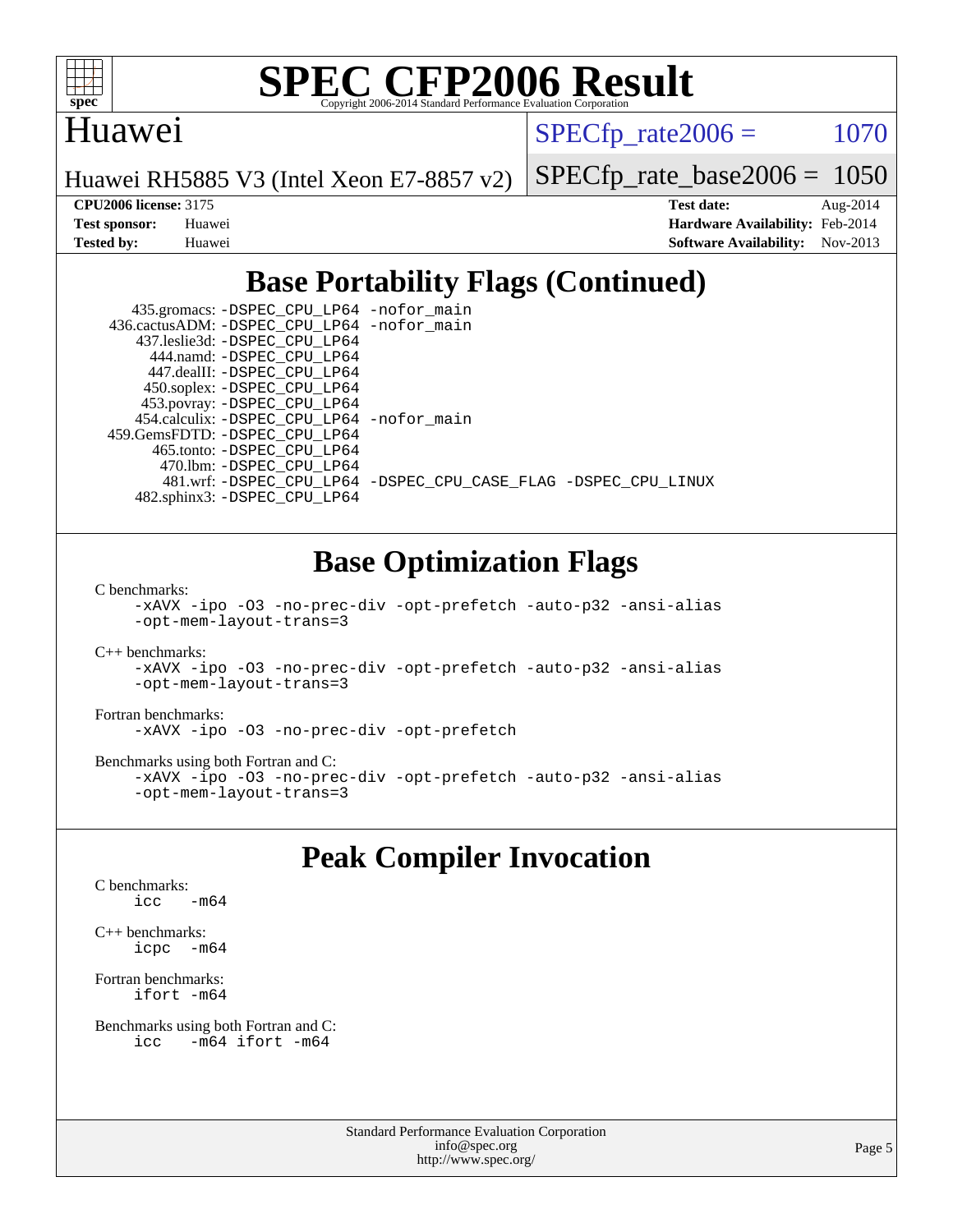

#### Huawei

 $SPECTp\_rate2006 = 1070$ 

Huawei RH5885 V3 (Intel Xeon E7-8857 v2)

[SPECfp\\_rate\\_base2006 =](http://www.spec.org/auto/cpu2006/Docs/result-fields.html#SPECfpratebase2006) 1050

**[CPU2006 license:](http://www.spec.org/auto/cpu2006/Docs/result-fields.html#CPU2006license)** 3175 **[Test date:](http://www.spec.org/auto/cpu2006/Docs/result-fields.html#Testdate)** Aug-2014 **[Test sponsor:](http://www.spec.org/auto/cpu2006/Docs/result-fields.html#Testsponsor)** Huawei **[Hardware Availability:](http://www.spec.org/auto/cpu2006/Docs/result-fields.html#HardwareAvailability)** Feb-2014 **[Tested by:](http://www.spec.org/auto/cpu2006/Docs/result-fields.html#Testedby)** Huawei **[Software Availability:](http://www.spec.org/auto/cpu2006/Docs/result-fields.html#SoftwareAvailability)** Nov-2013

### **[Peak Portability Flags](http://www.spec.org/auto/cpu2006/Docs/result-fields.html#PeakPortabilityFlags)**

Same as Base Portability Flags

### **[Peak Optimization Flags](http://www.spec.org/auto/cpu2006/Docs/result-fields.html#PeakOptimizationFlags)**

[C benchmarks](http://www.spec.org/auto/cpu2006/Docs/result-fields.html#Cbenchmarks): 433.milc: [-xAVX](http://www.spec.org/cpu2006/results/res2014q3/cpu2006-20140815-30935.flags.html#user_peakPASS2_CFLAGSPASS2_LDFLAGS433_milc_f-xAVX)(pass 2) [-prof-gen](http://www.spec.org/cpu2006/results/res2014q3/cpu2006-20140815-30935.flags.html#user_peakPASS1_CFLAGSPASS1_LDFLAGS433_milc_prof_gen_e43856698f6ca7b7e442dfd80e94a8fc)(pass 1) [-ipo](http://www.spec.org/cpu2006/results/res2014q3/cpu2006-20140815-30935.flags.html#user_peakPASS2_CFLAGSPASS2_LDFLAGS433_milc_f-ipo)(pass 2) [-O3](http://www.spec.org/cpu2006/results/res2014q3/cpu2006-20140815-30935.flags.html#user_peakPASS2_CFLAGSPASS2_LDFLAGS433_milc_f-O3)(pass 2) [-no-prec-div](http://www.spec.org/cpu2006/results/res2014q3/cpu2006-20140815-30935.flags.html#user_peakPASS2_CFLAGSPASS2_LDFLAGS433_milc_f-no-prec-div)(pass 2) [-opt-mem-layout-trans=3](http://www.spec.org/cpu2006/results/res2014q3/cpu2006-20140815-30935.flags.html#user_peakPASS2_CFLAGS433_milc_f-opt-mem-layout-trans_a7b82ad4bd7abf52556d4961a2ae94d5)(pass 2) [-prof-use](http://www.spec.org/cpu2006/results/res2014q3/cpu2006-20140815-30935.flags.html#user_peakPASS2_CFLAGSPASS2_LDFLAGS433_milc_prof_use_bccf7792157ff70d64e32fe3e1250b55)(pass 2) [-auto-ilp32](http://www.spec.org/cpu2006/results/res2014q3/cpu2006-20140815-30935.flags.html#user_peakCOPTIMIZE433_milc_f-auto-ilp32)  $470$ .lbm: basepeak = yes 482.sphinx3: basepeak = yes [C++ benchmarks:](http://www.spec.org/auto/cpu2006/Docs/result-fields.html#CXXbenchmarks) 444.namd: [-xAVX](http://www.spec.org/cpu2006/results/res2014q3/cpu2006-20140815-30935.flags.html#user_peakPASS2_CXXFLAGSPASS2_LDFLAGS444_namd_f-xAVX)(pass 2) [-prof-gen](http://www.spec.org/cpu2006/results/res2014q3/cpu2006-20140815-30935.flags.html#user_peakPASS1_CXXFLAGSPASS1_LDFLAGS444_namd_prof_gen_e43856698f6ca7b7e442dfd80e94a8fc)(pass 1) [-ipo](http://www.spec.org/cpu2006/results/res2014q3/cpu2006-20140815-30935.flags.html#user_peakPASS2_CXXFLAGSPASS2_LDFLAGS444_namd_f-ipo)(pass 2) [-O3](http://www.spec.org/cpu2006/results/res2014q3/cpu2006-20140815-30935.flags.html#user_peakPASS2_CXXFLAGSPASS2_LDFLAGS444_namd_f-O3)(pass 2) [-no-prec-div](http://www.spec.org/cpu2006/results/res2014q3/cpu2006-20140815-30935.flags.html#user_peakPASS2_CXXFLAGSPASS2_LDFLAGS444_namd_f-no-prec-div)(pass 2) [-opt-mem-layout-trans=3](http://www.spec.org/cpu2006/results/res2014q3/cpu2006-20140815-30935.flags.html#user_peakPASS2_CXXFLAGS444_namd_f-opt-mem-layout-trans_a7b82ad4bd7abf52556d4961a2ae94d5)(pass 2) [-prof-use](http://www.spec.org/cpu2006/results/res2014q3/cpu2006-20140815-30935.flags.html#user_peakPASS2_CXXFLAGSPASS2_LDFLAGS444_namd_prof_use_bccf7792157ff70d64e32fe3e1250b55)(pass 2) [-fno-alias](http://www.spec.org/cpu2006/results/res2014q3/cpu2006-20140815-30935.flags.html#user_peakCXXOPTIMIZE444_namd_f-no-alias_694e77f6c5a51e658e82ccff53a9e63a) [-auto-ilp32](http://www.spec.org/cpu2006/results/res2014q3/cpu2006-20140815-30935.flags.html#user_peakCXXOPTIMIZE444_namd_f-auto-ilp32) 447.dealII: basepeak = yes 450.soplex: basepeak = yes 453.povray: [-xAVX](http://www.spec.org/cpu2006/results/res2014q3/cpu2006-20140815-30935.flags.html#user_peakPASS2_CXXFLAGSPASS2_LDFLAGS453_povray_f-xAVX)(pass 2) [-prof-gen](http://www.spec.org/cpu2006/results/res2014q3/cpu2006-20140815-30935.flags.html#user_peakPASS1_CXXFLAGSPASS1_LDFLAGS453_povray_prof_gen_e43856698f6ca7b7e442dfd80e94a8fc)(pass 1) [-ipo](http://www.spec.org/cpu2006/results/res2014q3/cpu2006-20140815-30935.flags.html#user_peakPASS2_CXXFLAGSPASS2_LDFLAGS453_povray_f-ipo)(pass 2) [-O3](http://www.spec.org/cpu2006/results/res2014q3/cpu2006-20140815-30935.flags.html#user_peakPASS2_CXXFLAGSPASS2_LDFLAGS453_povray_f-O3)(pass 2) [-no-prec-div](http://www.spec.org/cpu2006/results/res2014q3/cpu2006-20140815-30935.flags.html#user_peakPASS2_CXXFLAGSPASS2_LDFLAGS453_povray_f-no-prec-div)(pass 2) [-opt-mem-layout-trans=3](http://www.spec.org/cpu2006/results/res2014q3/cpu2006-20140815-30935.flags.html#user_peakPASS2_CXXFLAGS453_povray_f-opt-mem-layout-trans_a7b82ad4bd7abf52556d4961a2ae94d5)(pass 2) [-prof-use](http://www.spec.org/cpu2006/results/res2014q3/cpu2006-20140815-30935.flags.html#user_peakPASS2_CXXFLAGSPASS2_LDFLAGS453_povray_prof_use_bccf7792157ff70d64e32fe3e1250b55)(pass 2) [-unroll4](http://www.spec.org/cpu2006/results/res2014q3/cpu2006-20140815-30935.flags.html#user_peakCXXOPTIMIZE453_povray_f-unroll_4e5e4ed65b7fd20bdcd365bec371b81f) [-ansi-alias](http://www.spec.org/cpu2006/results/res2014q3/cpu2006-20140815-30935.flags.html#user_peakCXXOPTIMIZE453_povray_f-ansi-alias) [Fortran benchmarks](http://www.spec.org/auto/cpu2006/Docs/result-fields.html#Fortranbenchmarks):  $410.bwaves: basepeak = yes$  416.gamess: [-xAVX](http://www.spec.org/cpu2006/results/res2014q3/cpu2006-20140815-30935.flags.html#user_peakPASS2_FFLAGSPASS2_LDFLAGS416_gamess_f-xAVX)(pass 2) [-prof-gen](http://www.spec.org/cpu2006/results/res2014q3/cpu2006-20140815-30935.flags.html#user_peakPASS1_FFLAGSPASS1_LDFLAGS416_gamess_prof_gen_e43856698f6ca7b7e442dfd80e94a8fc)(pass 1) [-ipo](http://www.spec.org/cpu2006/results/res2014q3/cpu2006-20140815-30935.flags.html#user_peakPASS2_FFLAGSPASS2_LDFLAGS416_gamess_f-ipo)(pass 2) [-O3](http://www.spec.org/cpu2006/results/res2014q3/cpu2006-20140815-30935.flags.html#user_peakPASS2_FFLAGSPASS2_LDFLAGS416_gamess_f-O3)(pass 2) [-no-prec-div](http://www.spec.org/cpu2006/results/res2014q3/cpu2006-20140815-30935.flags.html#user_peakPASS2_FFLAGSPASS2_LDFLAGS416_gamess_f-no-prec-div)(pass 2) [-prof-use](http://www.spec.org/cpu2006/results/res2014q3/cpu2006-20140815-30935.flags.html#user_peakPASS2_FFLAGSPASS2_LDFLAGS416_gamess_prof_use_bccf7792157ff70d64e32fe3e1250b55)(pass 2) [-unroll2](http://www.spec.org/cpu2006/results/res2014q3/cpu2006-20140815-30935.flags.html#user_peakOPTIMIZE416_gamess_f-unroll_784dae83bebfb236979b41d2422d7ec2) [-inline-level=0](http://www.spec.org/cpu2006/results/res2014q3/cpu2006-20140815-30935.flags.html#user_peakOPTIMIZE416_gamess_f-inline-level_318d07a09274ad25e8d15dbfaa68ba50) [-scalar-rep-](http://www.spec.org/cpu2006/results/res2014q3/cpu2006-20140815-30935.flags.html#user_peakOPTIMIZE416_gamess_f-disablescalarrep_abbcad04450fb118e4809c81d83c8a1d) 434.zeusmp: basepeak = yes 437.leslie3d: basepeak = yes 459.GemsFDTD: basepeak = yes 465.tonto: [-xAVX](http://www.spec.org/cpu2006/results/res2014q3/cpu2006-20140815-30935.flags.html#user_peakPASS2_FFLAGSPASS2_LDFLAGS465_tonto_f-xAVX)(pass 2) [-prof-gen](http://www.spec.org/cpu2006/results/res2014q3/cpu2006-20140815-30935.flags.html#user_peakPASS1_FFLAGSPASS1_LDFLAGS465_tonto_prof_gen_e43856698f6ca7b7e442dfd80e94a8fc)(pass 1) [-ipo](http://www.spec.org/cpu2006/results/res2014q3/cpu2006-20140815-30935.flags.html#user_peakPASS2_FFLAGSPASS2_LDFLAGS465_tonto_f-ipo)(pass 2) [-O3](http://www.spec.org/cpu2006/results/res2014q3/cpu2006-20140815-30935.flags.html#user_peakPASS2_FFLAGSPASS2_LDFLAGS465_tonto_f-O3)(pass 2) [-no-prec-div](http://www.spec.org/cpu2006/results/res2014q3/cpu2006-20140815-30935.flags.html#user_peakPASS2_FFLAGSPASS2_LDFLAGS465_tonto_f-no-prec-div)(pass 2) [-prof-use](http://www.spec.org/cpu2006/results/res2014q3/cpu2006-20140815-30935.flags.html#user_peakPASS2_FFLAGSPASS2_LDFLAGS465_tonto_prof_use_bccf7792157ff70d64e32fe3e1250b55)(pass 2) [-unroll4](http://www.spec.org/cpu2006/results/res2014q3/cpu2006-20140815-30935.flags.html#user_peakOPTIMIZE465_tonto_f-unroll_4e5e4ed65b7fd20bdcd365bec371b81f) [-auto](http://www.spec.org/cpu2006/results/res2014q3/cpu2006-20140815-30935.flags.html#user_peakOPTIMIZE465_tonto_f-auto) [-inline-calloc](http://www.spec.org/cpu2006/results/res2014q3/cpu2006-20140815-30935.flags.html#user_peakOPTIMIZE465_tonto_f-inline-calloc) [-opt-malloc-options=3](http://www.spec.org/cpu2006/results/res2014q3/cpu2006-20140815-30935.flags.html#user_peakOPTIMIZE465_tonto_f-opt-malloc-options_13ab9b803cf986b4ee62f0a5998c2238) [Benchmarks using both Fortran and C](http://www.spec.org/auto/cpu2006/Docs/result-fields.html#BenchmarksusingbothFortranandC):

Continued on next page